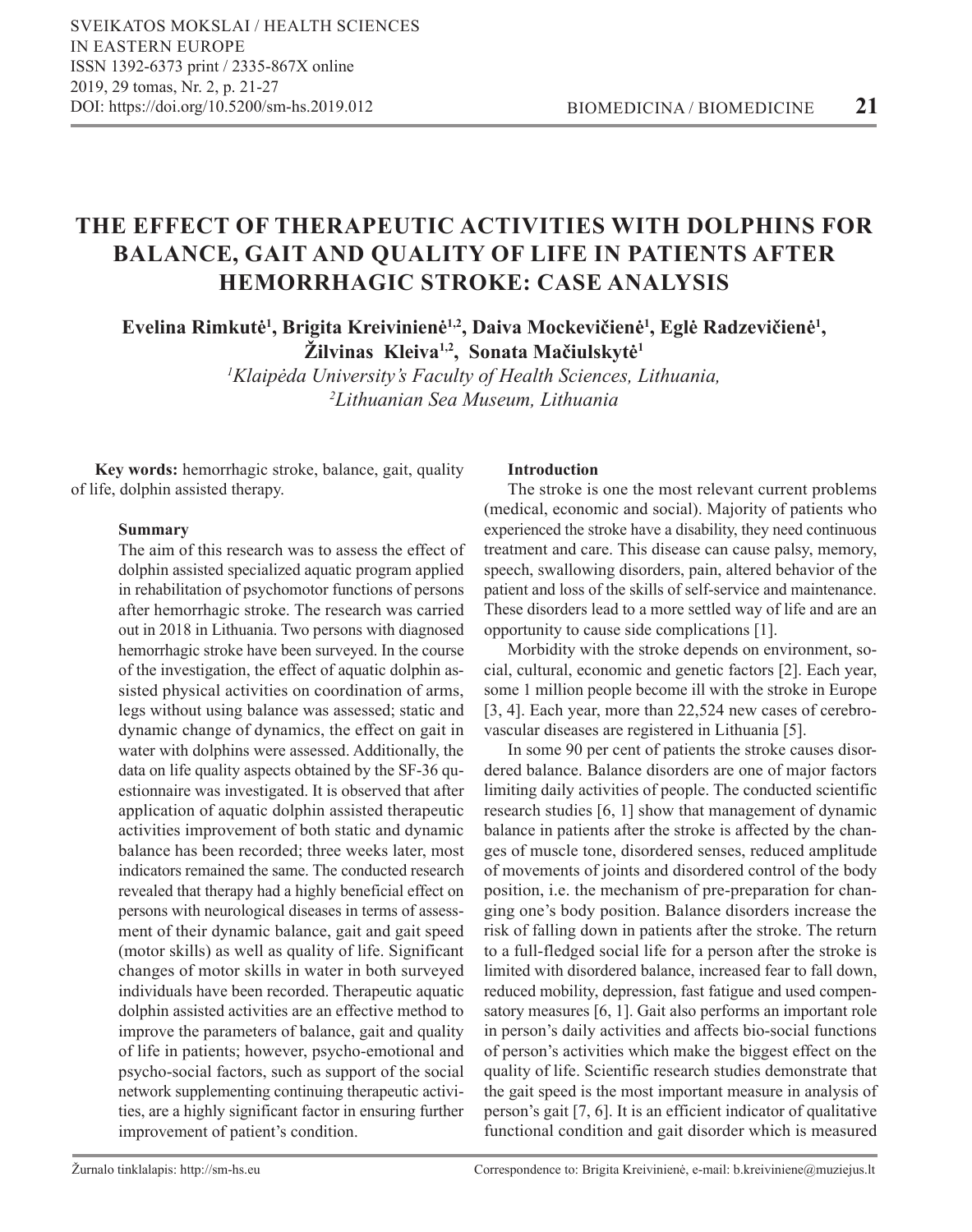when assessing person's condition and efficiency of treatment (recovery). The main goal of therapeutic activities is development of balance and return of the function of gait in a person after the stroke [7]. After conducting various investigations, it has been found out that after the stroke the function of gait recovers in 60–80 per cent of patients; nevertheless, only 7 per cent of them can walk a distance of 500 meters at a speed 1.0 m/s [8].

The Center of Dolphin Assisted Therapy at Lithuanian Sea Museum provides services in compliance with the Hygiene Norm HN 133:2013 [9]. In Lithuania, dolphin assisted therapy is included into the package of complementary alternative medical methods [10] and is being implemented in compliance with three directions of the effect: psycho-emotional, sensory and motor [9]. Since 2001 being implemented in Lithuania, dolphin assisted therapy has been extensively investigated because of its impact on the social network [11- 13], internal coherence [14], psycho-emotional change [15- 17], psycho-social aspects [18], wellbeing [13], its long-term effect [17, 18] and other parameters have been measured  $[1, 2, 5, 7, 10, 11]$ . All these scientific research studies were focused on investigation of children with disability and the effect of the immediate environment. Whereas the change of parameters of balance, gait and quality of life in post-stroke adults who participate in the dolphin assisted rehabilitation program has never been investigated neither in Lithuania nor abroad, since the authors of this article found none of such research studies conducted.

**The aim of the research** is to assess the effect of the specialized aquatic dolphin assisted program applied in rehabilitation of psychomotor functions of individuals after the hemorrhagic stroke.

**Research hypothesis:** By applying the aquatic dolphin assisted therapeutic program, motor functions and assessment of the quality of life will improve in patients after the hemorrhagic stroke.

### **Materials and Methods**

### *Participants and procedure*

The surveyed sample consisted of two persons who were diagnosed with the hemorrhagic stroke. The criteria for selection of the surveyed:

- Six months after the experienced hemorrhagic stroke;
- aged 50–55 years;
- having no adjacent diseases;
- having not experienced the repeated stroke;
- Barthel index is 50–65 points;

• 6CIT (six item cognitive impairment test) does not exceed 10 points.

*The first surveyed* is a man at the age of 52. He is dia-

gnosed with intracerebral hemorrhage on the right-side hemisphere, left-side hemiplegia of the body. The investigation commenced six months after the beginning of the disease. The man can independently stand, though walks with assistance, dynamic balance, coordination, gait are disordered. He consciously communicates, understands and implements the orders. He has left-side hemiparesis, speech is mildly disordered. Barthel index is 65 points, 6CIT is 3 points.

*The second surveyed* is a woman at the age of 54. The female surveyed is diagnosed with intracerebral contusion on the right hemisphere, sub-cortex, deep intracerebral bleeding, left-side hemiplegia. The investigation commenced six months after the beginning of the disease. The woman can independently stand, though walks with assistance. She is conscious, understanding, implementing the orders. The surveyed person has left-side hemiparesis, speech is mildly disordered. Barthel index is 55 points, 6CIT is 2 points.

Two persons who met the selection criteria signed the "Personal Informed Consent Form" and were acquainted with the process of the conducted research presented to the Bioethics Commission of the Rehabilitation Department of Klaipėda University (permission No. 46SV-RK-5), the researchers have signed a contract with the Center of Dolphin Assisted Therapy, Lithuanian Sea Museum concerning the implementation of the research.

The investigation lasted for two weeks. The surveyed patients attended aquatic dolphin assisted therapeutic activities. The procedures took place for 30 minutes in the morning once per day, five times per week (10 activities in total). The activities were held with dolphins in special therapeutic pools, at depth from 20 cm to 170 cm. The procedures would last for 30 minutes for each surveyed person individually. Aquatic dolphin assisted therapeutic activities were arranged with regard to the ability of the patients to walk, stand and change a position. Both surveyed patients performed static and dynamic exercises on balance and coordination in water. The activities would involve the surveyed patient, a dolphin trainer and a physical therapist.

The assessment was carried out three times: before the activities, after 10 activities and in a distant time period (three weeks after the activities ended).

- *Tests*
- o Coordination test not requiring balance.
- o Berg balance test [19].
- o Dynamic gait index (DGI) [20]

o Rubricelle test [21]. Rubricelles are used to assess surveyed patients' motor skills in water. *This test has been taken during the first and tenth activities.*

Questionnaire-based survey

o SF-36, the Short Form 36 Medical Outcomes Study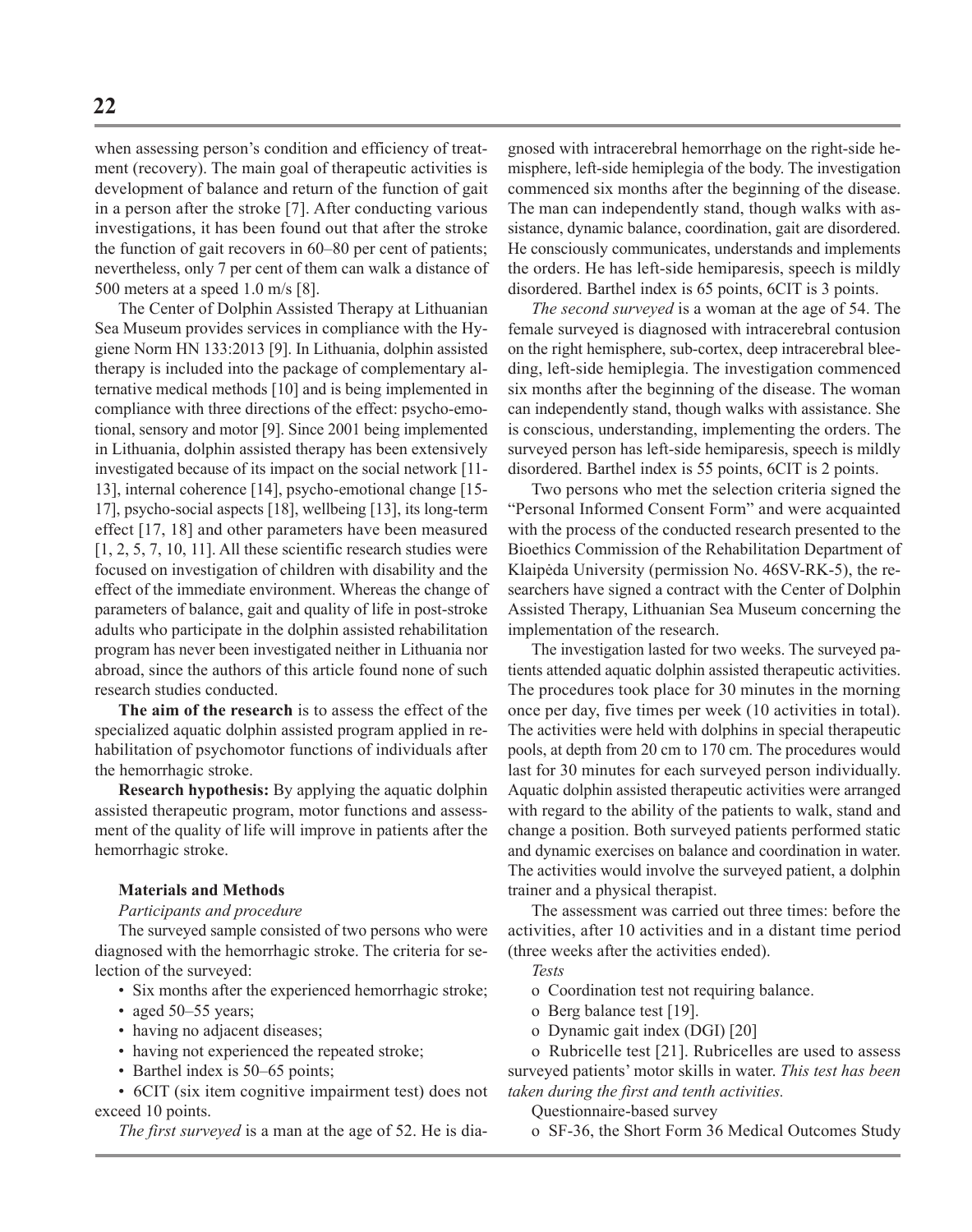# Questionnaire.

## *Data analysis*

Statistical analysis was undertaken using the IBM SPSS version 32.0. The following characteristics were calculated: median, mean and standard deviation of the sample. To test the statistical hypotheses, the significance level of 0.05  $(p<0.05)$  was chosen.

# **Results and Discussion**

The test of coordination not requiring balance demonstrated quite significant differences between the two surveyed persons  $(p<0.05)$  (Fig. 1). The investigation found out that coordination of movements of the woman (the second surveyed patient) while attending the therapeutic activities improved; however, after some time period the intervention the results worsened again. The results of the first surveyed person improved gradually not only during the activities, but also significant positive changes are observed after some time period past the intervention (see Fig. 1).

Significant changes have been found in static and dynamic balance of the surveyed patients (Fig. 2) when applying



**Fig. 1**. Results of the coordination test not requiring balance, by points.



**Fig. 2.** Results of Berg balance test, by points.

aquatic dolphin assisted therapeutic activities: there was statistically significant improvement in both surveyed patients ( $p<0.05$ ). However, three weeks after the activities, such significant changes have not been found.

The gait of the surveyed persons being assessed according to the dynamic gait index (DGI) has been statistically significantly changing throughout the activities (Fig. 3). When assessing in the distant time period after the intervention, the index in the case of the first surveyed remained stable, whereas the index of the second surveyed significantly de-



**Fig. 3.** Results of assessment of the dynamic gait index (DGI), by points.





*Note: FA - physical activity; LAPHA - limitation of activities caused by physical ailment; GAHS - general assessment of the health status; P - pain; EG - energy/ vitality; SS - social sphere; LAED - limitations of activities caused by emotional disorders; ES - emotional status*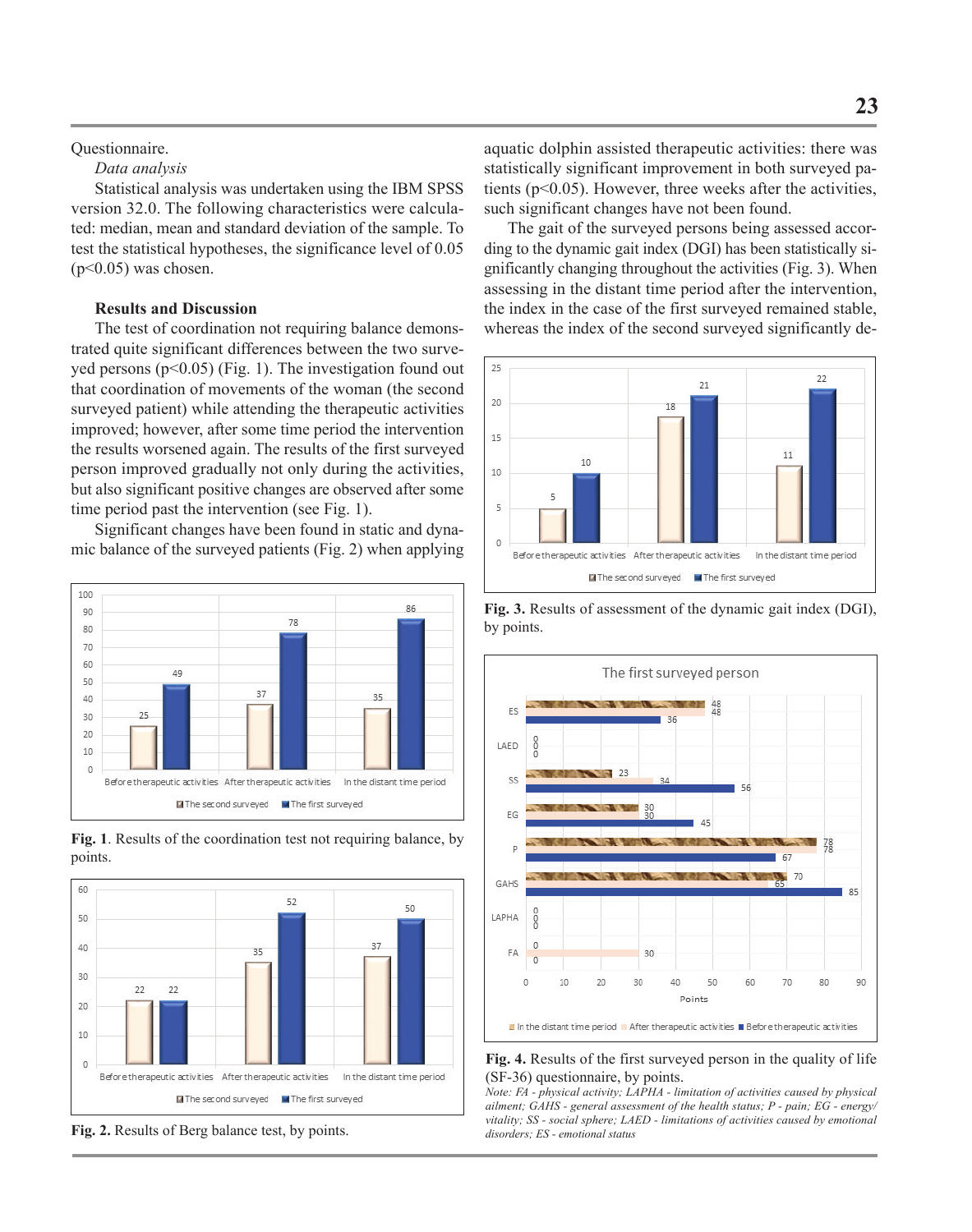**Table 1.** Results of the assessment of motor skills while standing on both legs in water, by rubricelles.

*Note: assessment by points: 1 - can stand up, but keeps standing when someone is helping, holding at coxae; 2 - can stand up, but does not remain in the position; 3 can remain standing for 10 seconds; 4 - can remain standing for 30 seconds; 5 - can remain standing for 30 seconds in whirling water.*

|                                                                            | During the<br>first activity |                 | During the<br>tenth activity |                          |
|----------------------------------------------------------------------------|------------------------------|-----------------|------------------------------|--------------------------|
|                                                                            | Surve-<br>yed 1              | Surve-<br>yed 2 | Surve-<br>yed 1              | Surve-<br>yed 2          |
| Can stand while holding onto the pool<br>wall with both hands              | 3                            | 4               | 5                            | 5                        |
| Can stand while holding onto the pool<br>wall with one hand                | $\mathbf{2}$                 | 3               | 5                            | 5                        |
| Can stand while holding onto both<br>hands of a therapist                  | $\mathbf{2}$                 | 4               | 5                            | 5                        |
| Can stand while holding onto one hand<br>of a therapist                    | $\mathbf{2}$                 | 3               | 5                            | $\overline{\phantom{0}}$ |
| Can stand while holding onto a dolphin<br>with both hands                  | $\mathbf{2}$                 | $\overline{2}$  | 5                            | $\overline{\phantom{0}}$ |
| Can stand while holding onto a dolphin<br>with one hand                    | 1                            | 1               | 5                            | $\overline{\phantom{0}}$ |
| Can stand while moving one's arms<br>and elbows under the water            | 1                            | 1               | 5                            | $\varsigma$              |
| Can stand while holding folded arms<br>on one's chest                      | 1                            | 1               | 4                            | $\overline{4}$           |
| Can stand while holding folded arms<br>on one's chest with the eyes closed | 1                            | 1               | 5                            | $\overline{\phantom{0}}$ |

**Table 2.** Results of the assessment of motor skills while standing on the affected leg in water, by rubricelles *Note:* 

*Assessment by points: 1 - can stand up, but keeps standing when someone is helping, holding at coxae; 2 - can stand up, but does not remain in the position; 3 - can remain standing for 10 seconds; 4 - can remain standing for 30 seconds; 5 - can remain standing for 30 seconds in whirling water.*

|                                                                            | During the<br>first activity |                    | During the<br>tenth activity |                 |
|----------------------------------------------------------------------------|------------------------------|--------------------|------------------------------|-----------------|
|                                                                            | Surve-<br>yed 1              | Sur-<br>veyed<br>2 | Surve-<br>yed 1              | Surve-<br>yed 2 |
| Can stand while holding onto the pool<br>wall with both hands              | 1                            | 1                  | $\boldsymbol{4}$             | 3               |
| Can stand while holding onto the pool<br>wall with one hand                | 1                            | 1                  | $\boldsymbol{4}$             | $\mathbf{3}$    |
| Can stand while holding onto both<br>hands of a therapist                  | 1                            | 1                  | 4                            | 3               |
| Can stand while holding onto one<br>hand of a therapist                    | 1                            | 1                  | 4                            | 3               |
| Can stand while holding onto a<br>dolphin with both hands                  | 1                            | 1                  | $\boldsymbol{4}$             | 3               |
| Can stand while holding onto a<br>dolphin with one hand                    | $\mathbf{1}$                 | 1                  | $\boldsymbol{4}$             | 3               |
| Can stand while moving one's arms<br>and elbows under the water            | 1                            | 1                  | 3                            | $\mathfrak{D}$  |
| Can stand while holding folded arms<br>on one's chest                      | 1                            | 1                  | 3                            | $\mathfrak{D}$  |
| Can stand while holding folded arms<br>on one's chest with the eyes closed | $\mathbf{1}$                 | 1                  | $\boldsymbol{4}$             | 1               |



**Fig. 5.** Results of the second surveyed person in the quality of life (SF-36) questionnaire, by points.

*Note: FA - physical activity; LAPHA - limitation of activities caused by physical ailment; GAHS - general assessment of the health status; P - pain; EG - energy/ vitality; SS - social sphere; LAED - limitations of activities caused by emotional disorders; ES - emotional status.*

creased, even returned to the primary level.

Rubicelles used to assess motor skills in water, i.e. the ability to keep balance while standing on both legs and the ability to keep balance while standing on the affected leg, are presented in Tables 1–2.

It had been found out that both surveyed patients could stand on both legs in water while holding onto a therapist before the dolphin assisted therapeutic activities started (Table 1), and stood on the affected leg only when held at coxae (Table 2). After 10 aquatic dolphin assisted therapeutic activities, the second surveyed would remain standing for 30 seconds in the whirling water, holding onto the pool wall with her both hands, with her one hand, holding both hands of a therapist, one hand of a therapist; could keep the position while holding onto a dolphin with both hands and one hand. After the aquatic dolphin assisted therapeutic activities, the male patient (the first surveyed person) remained in the position for 30 seconds in the whirling water, holding onto pool wall with one hand, holding onto a dolphin with one hand, moving arms and elbows under the water, holding folded arms on his chest.

After ten activities, the second surveyed person could remain standing on her left leg (Table 2) for 10 seconds while holding onto a dolphin with one hand and performing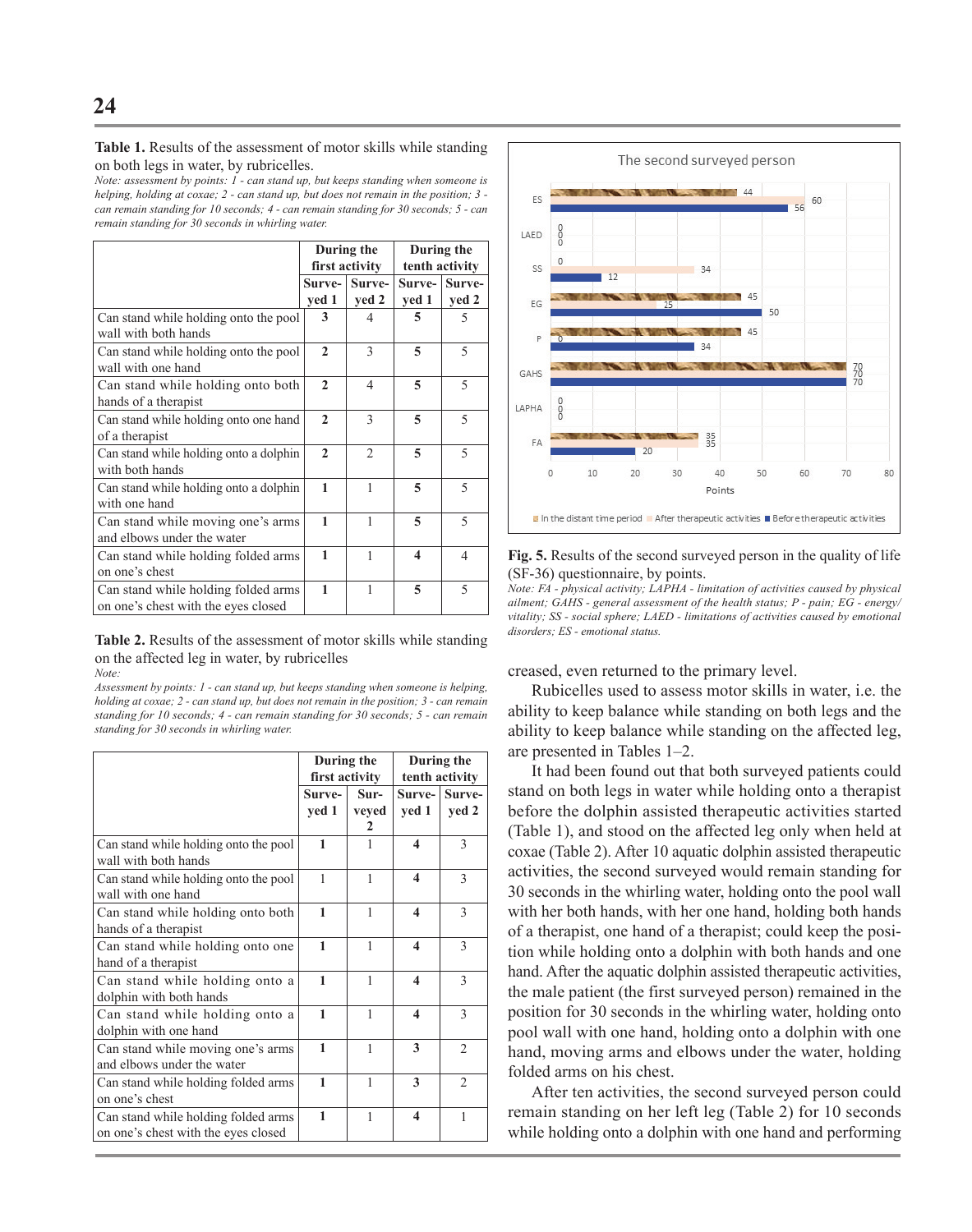**25**

other movements; and the first surveyed person already could perform all these movements while standing on the affected leg for more than 30 seconds. The results of general assessment of motor skills and ability of the surveyed patients to keep balance in water show significant changes after the intervention.

 Having analyzed the results of the quality of life SF-36 questionnaire (Fig. 4 and 5), it was found out that both surveyed assessed life quality parameters after aquatic dolphin assisted therapeutic activities better than three weeks later.

In general, both surveyed persons in all evaluating moments (before/after therapeutic activities and in distant time period) evaluated most positively general health status, least positively – limitations of activities caused by emotional disorders.

## **Discussion**

Two persons participated in the investigation: a woman and a man, who both were diagnosed with the hemorrhagic stroke. Aiming to recover gait, balance, quality of life in the patients after the hemorrhagic stroke, aquatic dolphin assisted therapeutic activities have been applied. All procedures have been carried out with regard to the abilities of the patients. Efficiency of aquatic dolphin assisted therapeutic activities is shown by the change of the results of the taken tests.

The improvement of static and dynamic balance of the surveyed is observed after applying dolphin assisted therapeutic activities; however, three weeks later, almost all indicators remained the same. A similar investigation was conducted by Katey Duffy and other researchers who applied remedial aquatic exercises after the stroke aiming to improve balance, muscle power, to reduce the tone of muscles [22]. Investigations conducted by Kim Kyoung et al. aimed at improvement of balance and gait by applying double tasks in water for those who experienced the stroke [23]. The assessment involved the same tests, i.e. the dynamic gait index (DGI) and others. The results of the research demonstrate improvement of all indicators, like in our investigation case.

After conducting the investigation, obvious changes in both patients' motor skills in water are observed. A. R. Marinho-Buzelli and other researchers carried out the investigation and provided the results demonstrating a positive effect of aquatic therapy on movement functions in persons ill with neurological diseases [24]. The conducted research pointed out that aquatic therapy had a highly beneficial effect on persons with neurological diseases when assessing dynamic balance, gait and gait speed (motor skills). Similar research studies have been carried out by Luciela Vasile et al. with children having neurological illnesses, too; the researchers assessed motor skills and coordination when applying aquatic

therapy [25]. Their research results demonstrate positive changes in balance and coordination of children. After analysis of our research results, significant changes are observed in movement coordination, balance, gait, and this allows stating that the current investigation not only involved aquatic activities but also dolphin assisted therapy, which rendered the surveyed patients a positive psycho-emotional condition that influenced the entire psycho-motor performance. After conducting the research, positive results are observed in assessment of the life quality, too. Kent W. Myers and other researchers present the results of the aquatic therapy applied to persons ill with Alzheimer's disease carried out in compliance with Halwick methods [26]. The research has proven that aquatic therapy allows achieving better results when seeking to improve balance disorders and the quality of life.

Many research studies have been carried involving children with the autism disorder in Lithuania and abroad. Namely majority of the research works have been conducted at the Center of Dolphin Assisted Therapy of Lithuanian Sea Museum, while analyzing reaction of children with the autism disorder to dolphin assisted therapy seeking to improve the quality of life and other aspects. Results of the conducted research allow us assume that dolphin assisted therapy improves person's independence, integration into society, forms self-confidence, helps to better focus attention and makes them even calmer; the psychomotor functions improve as well [12-15, 18]. This research reveals that aquatic dolphin assisted therapeutic activities can be successfully applied to persons after the hemorrhagic stroke; however, when aiming at better outcomes, likely, continuous therapeutic activities or continuity of dolphin assisted activities are necessary.

### **Conclusions**

The dolphin assisted therapeutic program is organized at Lithuanian Sea Museum with regard to person's bio-pscyhosocial needs. Since both surveyed individuals were asked to fill in a free-form feedback questionnaires after the therapeutic program ended, it can be stated that psychomotor and social aspects are closely interrelated. The feedback form filled in by the woman mentioned disappointment for the "program ended so quickly" and "I will have to continue staying dependent on my husband"; a significantly decreased social network and depression developed after the disease, which, as the woman thinks, "will manifest again after the therapeutic activities ended" are mentioned. This is perfectly illustrated by assessment of the quality of life as well: the surveyed woman assesses two parameters, i.e. social sphere and vitality/ energy, most negatively. Whereas the man's feedback form includes the reverse aspects: he has it that "dolphin assisted activities inspired him to change himself,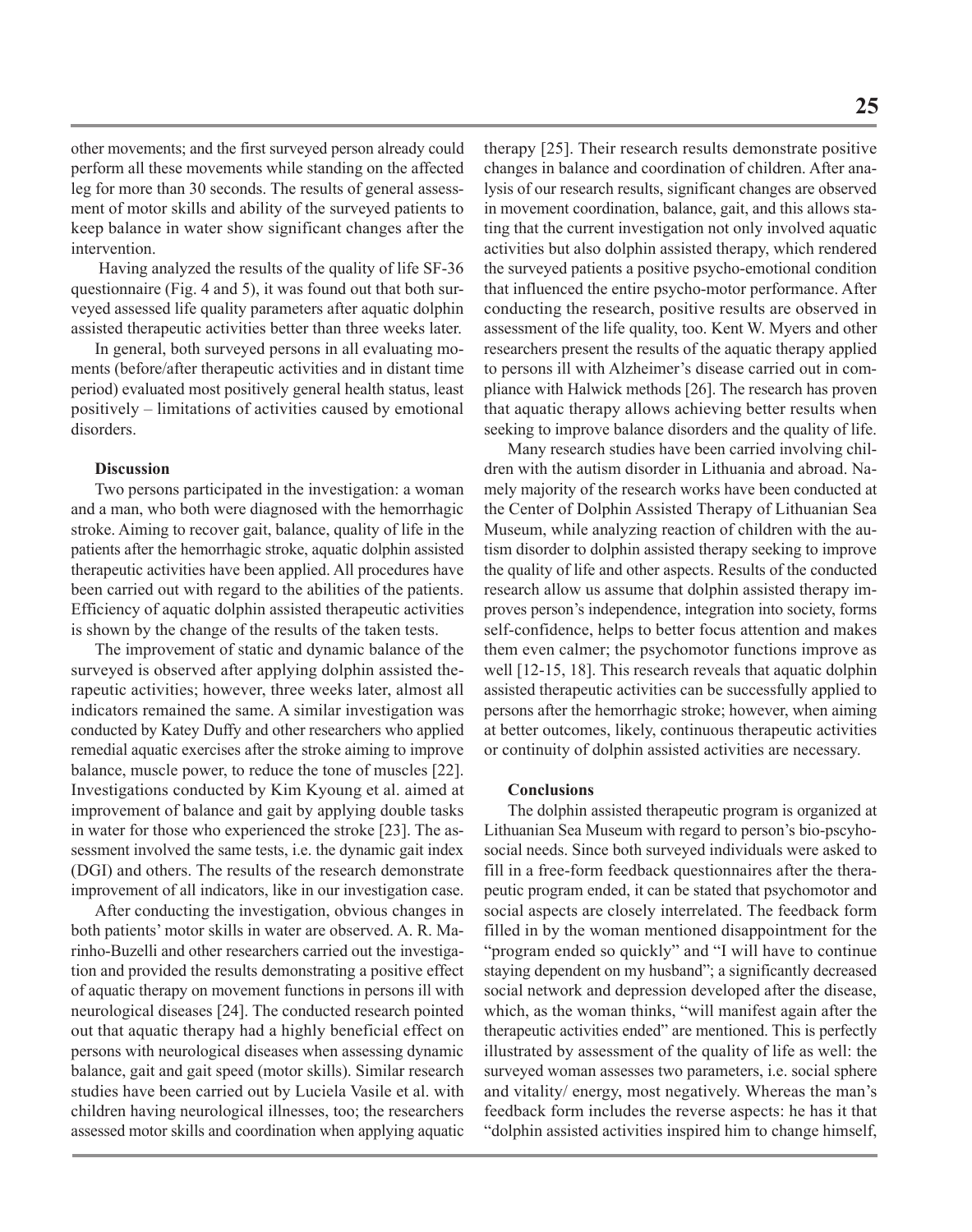improve the condition", "to put endeavors to improve own motor condition", "I've discovered the desire to live again", "I'd got the belief that I was needed to someone".

The research results demonstrate an obviously positive effect of aquatic dolphin assisted therapeutic activities. The results of both individuals who participated in the investigation were different in particular areas; nevertheless, after ten therapeutic activities, changes in the assessment criteria of gait, balance, coordination and motor skills in water were quite positively significant. However, when analyzing obtained research results, we found out that the assessment results at the distant time period, i.e. three weeks after completing therapeutic activities, worsened again in the second surveyed female person, whereas in the first surveyed male person's case the results gradually improved. These differences of the results of the surveyed persons allow stating that, if seeking that the applied intervention would make a long-term positive effect, it is necessary to regard the primary results of the research and to appropriately extend the time period of the intervention.

This first investigation of adults has some limitations related to its sample; nevertheless, it is especially important in construction of further investigations because of the assessment of motivation and motor achievements and the correlation of psycho-emotional/ psycho-social and motor factors.

# **References**

1. Batcho CS, Stoquard G, Thonnard JL. Brisk walking can promote functional recovery in chronic stroke patients. J Rehabil Med 2013; 45:854–859.

https://doi.org/10.2340/16501977-1211

2. Krančiukaitė D., Rastenytė D., Jurėnienė K. Persirgusiųjų galvos smegenų insultu gyvenimo kokybė. Medicina, 2007; 43(9):736–745.

https://doi.org/10.3390/medicina43090095

- 3. Valaikienė J., Dementavičienė J. Galvos smegenų insultas: etiopatogenezė, paplitimas, diagnostikos metodai ir jų vertė parenkant optimalią gydymo taktiką. Medicinos teorija ir praktika, 2007; 13(3): 225–231.
- 4. Skurvydas A. Modernioji neuroreabilitacija judesių valdymas ir proto treniruotė. Kaunas. Vitae Litera, 2011: 17–214 (in Lithuanian).
- 5. Lietuvos Respublikos sveikatos apsaugos ministerija, Higienos instituto sveikatos informacijos centras. Lietuvos gyventojų sveikata ir sveikatos priežiūros įstaigų veikla 2011 m. Vilnius, 2012.
- 6. Saeys W, Vereeck L, Lafosse C. et al. Randomized controlled trail of truncal exercises early after stroke to improve balance and mobility. Neurorehabitationl Neural Repair 2012; 26 (3): 231–238.

https://doi.org/10.1177/1545968311416822

- 7. Behrman AL, Harkema SJ. Locomotors training after human spinal cord injury: a series of case studies. Phy Ther 2000; 80: 668–700.
- 8. Treger I, Shames JS, Ring H. Return to work in stroke patients. Disability and Rehabilitation 2007; 29(17): 1397–1403. https://doi.org/10.1080/09638280701314923
- 9. LR Sveikatos apsaugos ministro įsakymas Dėl Lietuvos higienos normos HN 133:2013 "Delfinariumuose teikiamos psichoemocinio ir fizinio lavinimo paslaugos. Bendrieji sveikatos saugos reikalavimai" patvirtinimo. 2013-04-15, Nr. V-374, Vilnius.
- 10. LR Vyriausybės Kanceliarijos raštas Sveikatos apsaugos ministerijai "Dėl prioritetinės iniciatyvos – reglamentuoti netradicinės medicinos praktiką – numatomo teisinio reguliavimo vertinimo pažymos". 2015-11-27, Nr. 10-4243, Vilnius.
- 11. Kreivinienė B. The Representations of social support from external resources by families raising children with severe disability in connection with dolphin assisted therapy [dissertation]. Juvenes Print: Tampere/ Univeristy of Lapland, 2011.
- 12. Kreivinienė B, Perttula J. Dolphin assisted therapy in Lithuania: expectations of families raising children with complex disability. Special Education 2012; 2(27): 142-152.
- 13. Kreivinienė B, Kleiva Ž. Subjective approach towards the welfare understanding in the dolphin assisted therapy: experiences of families in pilot research. Social Welfare: Interdisciplinary Approach 2017; 7(1): 142-157. https://doi.org/10.21277/sw.v1i7.291
- 14. Vaičekauskaitė R, Kreivinienė B, Tilvikas J. Preconditions and possibilities for integration of cam and traditional medicine: situation of families of children with disabilities. Health Sciences 2014; 24, 4 (95): 38-43.
- 15. Šostakienė N., Kirkutytė I., Baliūnienė J. D., Kirkutis A., Rugevičius M., Kreivinienė B. Delfinų terapijos įtaka turinčių autizmą vaikų psichosocialinei reabilitacijai. Sveikatos mokslai, 2007; 1(17).
- 16. Rugevičius M, Kirkutis A, Žakaitienė A, Šostakienė N, Kirkutytė I. Dolphin therapy for autistic children: educational effects. ATEE. Spring University. Changing Education in Changing Society 2006; 1: 100–105.
- 17. Kreivinienė B., Rugevičius M. Delfinų terapija Lietuvos jūrų muziejuje. Klaipėda. Klaipėdos universiteto leidykla, 2009.
- 18. Rugevičius M, Sąlyga J, Kreivinienė B, Bortkevičiūtė LB. Long-term effects of dolphin assisted therapy: parent survey results. Health Sciences 2016; 26 (6): 9-16.
- 19. Steffen T. et al. Test-retest reliability and minimal detectable change on balance and ambulation tests, the 36-item shortform health survey, and the unified Parkinson disease rating scale in people with parkinsonism. Physical Therapy 2008; 88: 733–746.

https://doi.org/10.2522/ptj.20070214

20. Tuomela J. et al. Reliability of the dynamic gait index (finnish